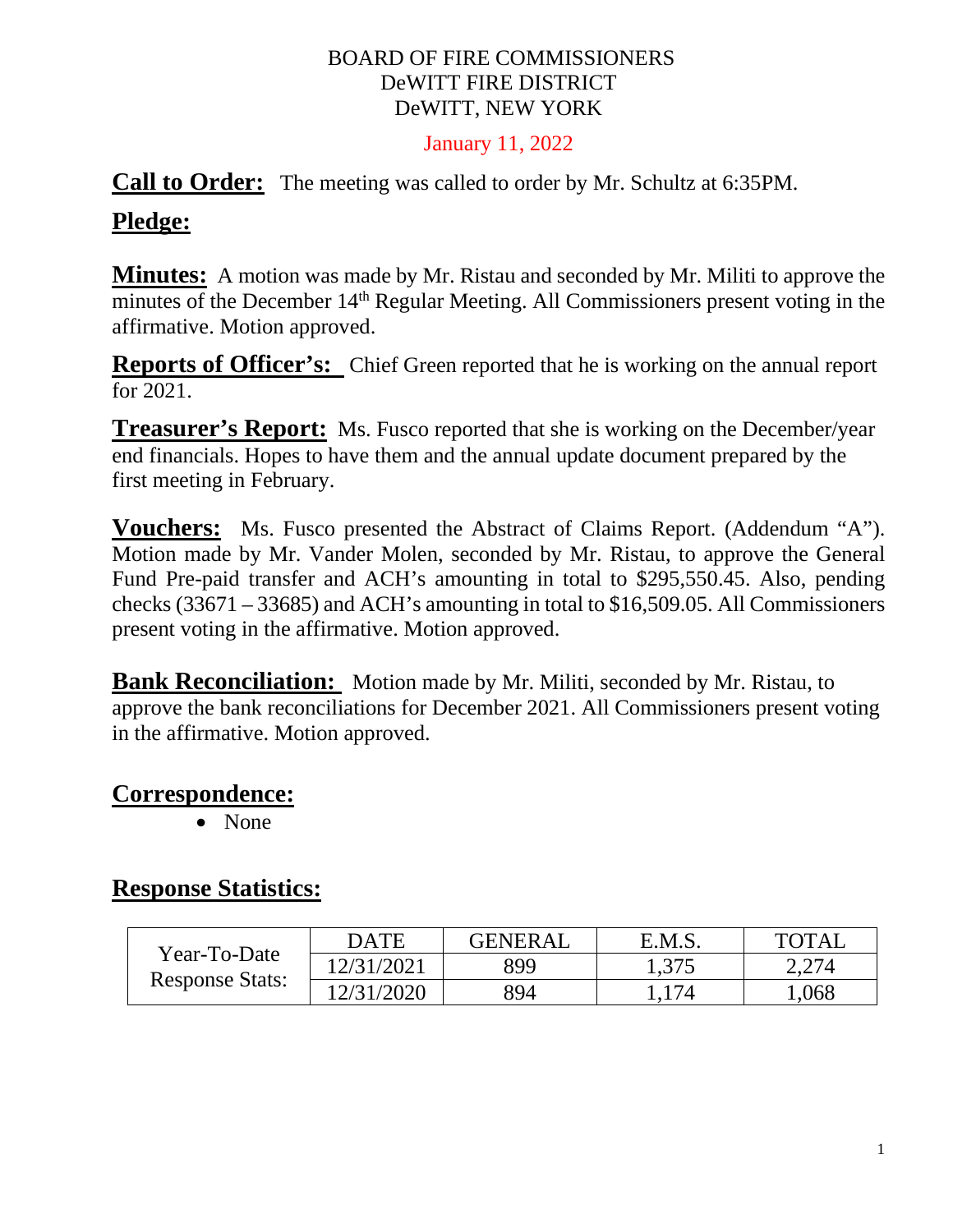## **Training Requests:**

| <b>NAME</b> | <b>EVENT</b>                 | <b>LOCATION</b> | <b>COMP</b> | AMT | <b>BOARD</b>  |
|-------------|------------------------------|-----------------|-------------|-----|---------------|
| Winkler     | Hazardous Materials Incident | Solvay, NY      | \$0         | \$0 | SM/GR         |
|             | Command-                     |                 |             |     |               |
| Pienkowski  | <b>County Fire Tactics</b>   | Pensicola, FL   |             |     | <b>PVM/SM</b> |

# **COMMITTEE REPORTS:**

**Apparatus and Equipment:** Chief Green gave an update on the progress of E-8. FF Boyle is scheduled to visit at end of week.

**Buildings and Grounds:** No report.

**Finance:** No report.

**Long-Range Planning:** No report.

**Personnel/Staffing**: Chief Green and Mr. Ristau held second interviews for the open EMT/Paramedic positions.

**Legal:** No report.

### **OLD BUSINESS:** None

### **NEW BUSINESS:**

#### **Vehicle Maintenance RFP:**

A discussion was had to send out an RFP for apparatus/vehicle maintenance upon the retirement of FF Boyle. A motion was made by Mr. Ristau, seconded by Mr. Militi to authorize Chief Green to send out an RFP for apparatus/vehicle maintenance. All Commissioners present voting in the affirmative. Motion approved.

## **E-14 Rear Step:**

A discussion was had regarding the safety of the E-14's rear step. A motion was made by Mr. Ristau and seconded by Mr. Vander Molen to authorize the Chief fix the rear step of E-14 at a cost not to exceed \$2,000. All Commissioners present voting affirmative. Motion approved.

#### **Travel Request:**

The Chief presented the Career Chief meeting cost. A motion was made by Mr. Ristau and seconded by Mr. Militi to authorize the Chief to attend the Career Chief meeting at a cost of \$231. All Commissioners present voting affirmative. Motion approved.